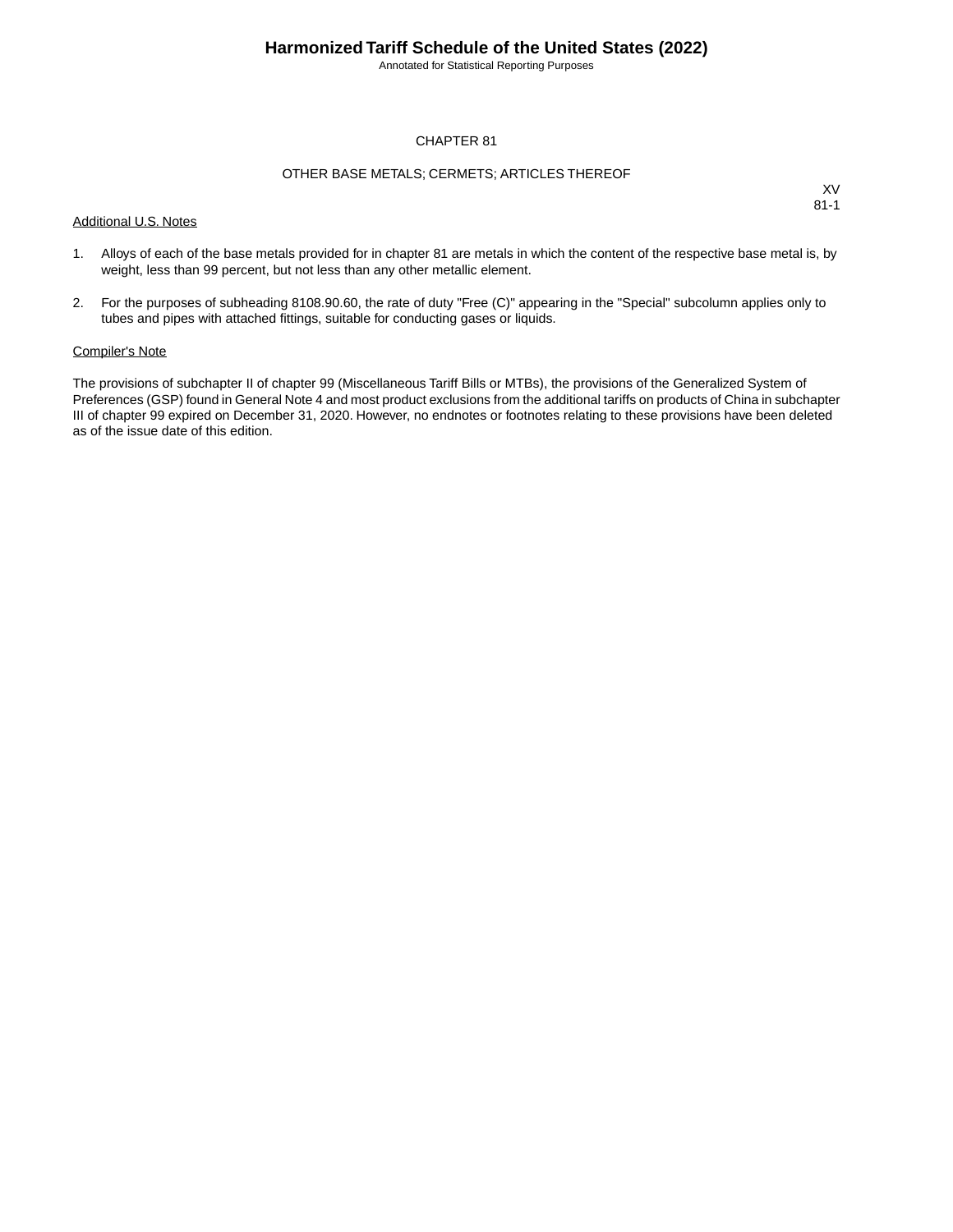Annotated for Statistical Reporting Purposes

| Heading/                 | <b>Stat</b> |                                                                                                                | Unit       |         | Rates of Duty                                                                     |                |
|--------------------------|-------------|----------------------------------------------------------------------------------------------------------------|------------|---------|-----------------------------------------------------------------------------------|----------------|
| Subheading               | Suf-        | Article Description                                                                                            | of         |         | 1                                                                                 | $\overline{2}$ |
|                          | fix         |                                                                                                                | Quantity   | General | Special                                                                           |                |
| 8101                     |             | Tungsten (wolfram) and articles thereof, including waste and<br>scrap:                                         |            |         |                                                                                   |                |
| 8101.10.00 00            |             |                                                                                                                | kg<br>W kg | 7%      | Free (A+, AU, BH,<br>CL, CO, D, E, IL,<br>JO, KR, MA, OM,<br>P, PA, PE, S, SG)    | 58%            |
| 8101.94.00 00            |             | Other:<br>Unwrought tungsten, including bars and rods obtained                                                 |            |         |                                                                                   |                |
|                          |             |                                                                                                                |            |         | Free (A+, AU, BH,<br>CL, CO, D, E, IL,<br>JO, KR, MA, OM,<br>P, PA, PE, S, SG)    | 60%            |
| 8101.96.00 00            |             |                                                                                                                |            |         | Free (A+, AU, BH,<br>CL, CO, D, E, IL,<br>JO, KR, MA, OM,<br>P, PA, PE, S, SG)    | 60%            |
| 8101.97.00 00            |             |                                                                                                                | kg<br>W kg | 2.8%    | Free (A*, AU, BH,<br>CL, CO, D, E, IL,<br>JO, KR, MA, OM,<br>P, PA, PE, S, SG)    | 50%            |
| 8101.99<br>8101.99.10 00 |             | Other:<br>Bars and rods, other than those obtained simply<br>by sintering, profiles, plates, sheets, strip and |            |         |                                                                                   |                |
|                          |             |                                                                                                                |            |         | Free (A+, AU, BH,<br>CL, CO, D, E, IL,<br>JO, KR, MA, OM,<br>P, PA, PE, S, SG)    | 60%            |
| 8101.99.80 00            |             |                                                                                                                |            |         | Free (A, AU, BH, CL, 45%<br>CO, D, E, IL, JO,<br>KR, MA, OM, P,<br>PA, PE, S, SG) |                |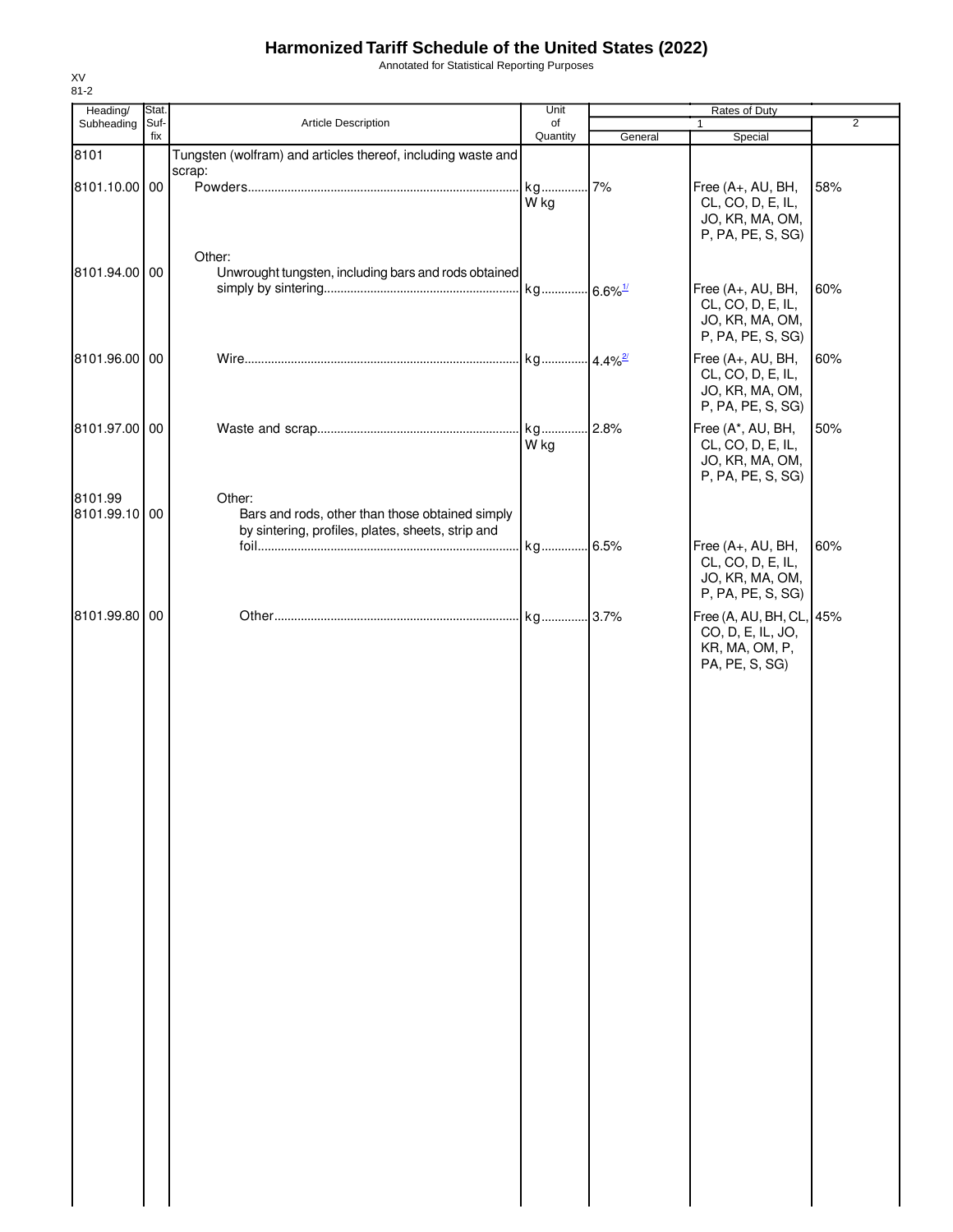Annotated for Statistical Reporting Purposes

| Heading/           | Stat.       |                                                                                                                   | Unit           |                                              | Rates of Duty                                                                     |                                                  |
|--------------------|-------------|-------------------------------------------------------------------------------------------------------------------|----------------|----------------------------------------------|-----------------------------------------------------------------------------------|--------------------------------------------------|
| Subheading         | Suf-<br>fix | Article Description                                                                                               | of<br>Quantity | General                                      | $\mathbf{1}$<br>Special                                                           | $\overline{2}$                                   |
| 8102<br>8102.10.00 | 00          | Molybdenum and articles thereof, including waste and scrap:                                                       | kg<br>Mo kg    | 9.1¢/kg on<br>molybdenum<br>content $+1.2%$  | Free (A+, AU, BH,<br>CL, CO, D, E, IL,<br>JO, KR, MA, OM,<br>P, PA, PE, S, SG)    | \$1.10/kg on<br>molybdenum<br>$content +$<br>15% |
| 8102.94.00 00      |             | Other:<br>Unwrought molybdenum, including bars and rods                                                           | kg<br>Mo kg    | 13.9¢/kg on<br>molybdenum<br>content $+1.9%$ | Free (A+, AU, BH,<br>CL, CO, D, E, IL,<br>JO, KR, MA, OM,<br>P, PA, PE, S, SG)    | \$1.10/kg on<br>molybdenum<br>$content +$<br>15% |
| 8102.95            |             | Bars and rods, other than those obtained simply by                                                                |                |                                              |                                                                                   |                                                  |
| 8102.95.30 00      |             | sintering, profiles, plates, sheets, strip and foil:                                                              |                |                                              | Free (A, AU, BH, CL, 60%<br>CO, D, E, IL, JO,<br>KR, MA, OM, P,<br>PA, PE, S, SG) |                                                  |
| 8102.95.60 00      |             |                                                                                                                   |                |                                              | Free (A, AU, BH, CL, 60%<br>CO, D, E, IL, JO,<br>KR, MA, OM, P,<br>PA, PE, S, SG) |                                                  |
| 8102.96.00 00      |             |                                                                                                                   |                |                                              | Free (A, AU, BH, CL, 60%<br>CO, D, E, IL, JO,<br>KR, MA, OM, P,<br>PA, PE, S, SG) |                                                  |
| 8102.97.00 00      |             |                                                                                                                   | Mo kg          |                                              |                                                                                   | Free                                             |
| 8102.99.00 00      |             |                                                                                                                   |                |                                              | Free (A, AU, BH, CL, 45%<br>CO, D, E, IL, JO,<br>KR, MA, OM, P,<br>PA, PE, S, SG) |                                                  |
| 8103<br>8103.20.00 |             | Tantalum and articles thereof, including waste and scrap:<br>Unwrought tantalum, including bars and rods obtained |                |                                              | Free (A, AU, BH, CL, 25%<br>CO, D, E, IL, JO,<br>KR, MA, OM, P,<br>PA, PE, S, SG) |                                                  |
|                    | 30          |                                                                                                                   |                |                                              |                                                                                   |                                                  |
| 8103.30.00 00      | 90          | Other:                                                                                                            |                |                                              |                                                                                   | Free                                             |
| 8103.91.00 00      |             |                                                                                                                   |                |                                              | Free (A, AU, BH, CL, 45%<br>CO, D, E, IL, JO,<br>KR, MA, OM, P,<br>PA, PE, S, SG) |                                                  |
| 8103.99.00 00      |             |                                                                                                                   |                |                                              | Free (A, AU, BH, CL, 45%<br>CO, D, E, IL, JO,<br>KR, MA, OM, P,<br>PA, PE, S, SG) |                                                  |
|                    |             |                                                                                                                   |                |                                              |                                                                                   |                                                  |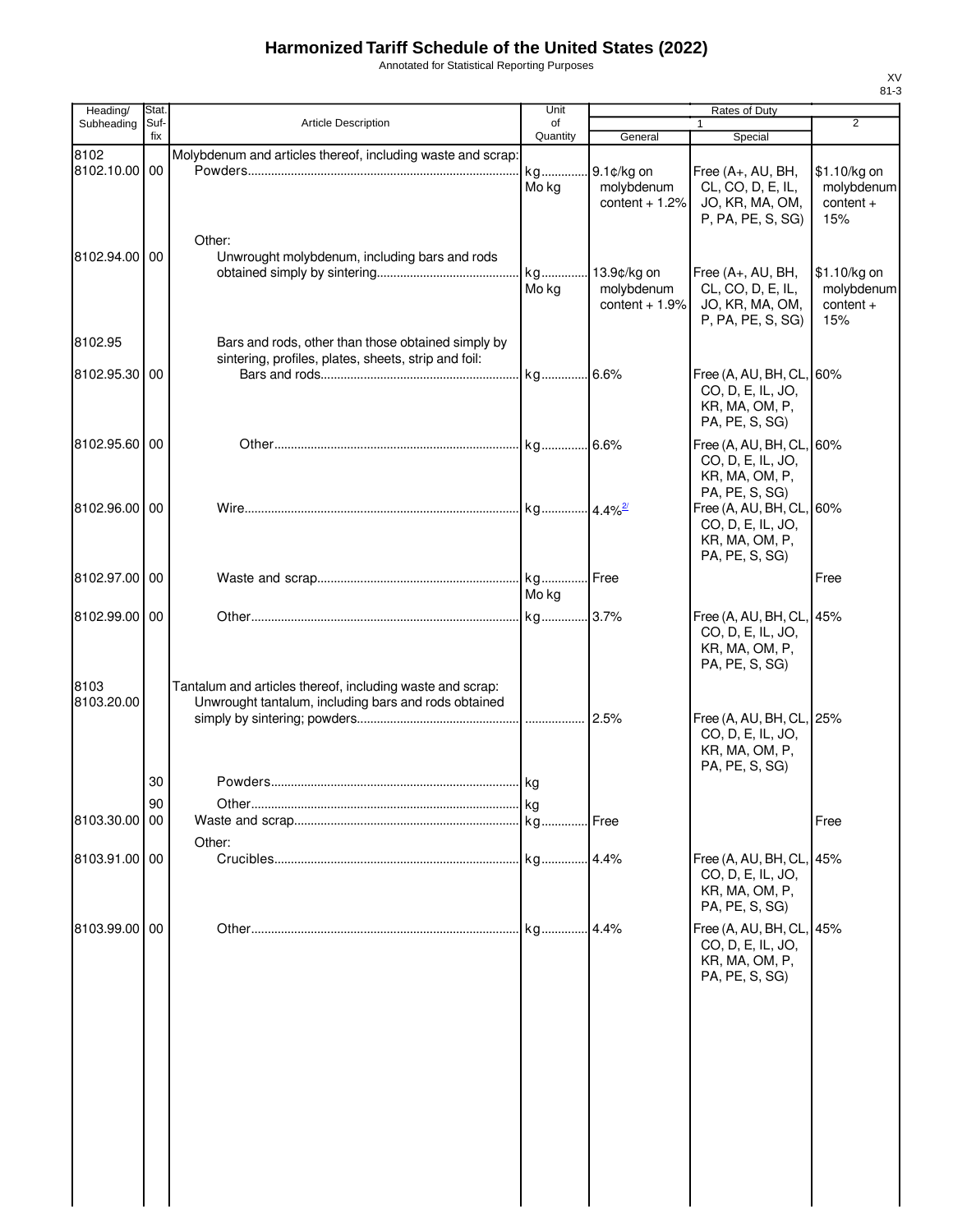Annotated for Statistical Reporting Purposes

| Heading/<br>Subheading | Stat.<br>Suf- | <b>Article Description</b>                                                                                                          | Unit<br>of  |                                                                  | Rates of Duty<br>$\mathbf{1}$                                                       | 2                                            |
|------------------------|---------------|-------------------------------------------------------------------------------------------------------------------------------------|-------------|------------------------------------------------------------------|-------------------------------------------------------------------------------------|----------------------------------------------|
|                        | fix           |                                                                                                                                     | Quantity    | General                                                          | Special                                                                             |                                              |
| 8104<br>8104.11.00 00  |               | Magnesium and articles thereof, including waste and scrap:<br>Unwrought magnesium:<br>Containing at least 99.8 percent by weight of |             |                                                                  |                                                                                     |                                              |
|                        |               |                                                                                                                                     |             |                                                                  | Free (A, AU, BH, CL,<br>CO, D, E, IL, JO,<br>KR, MA, OM, P,<br>PA, PE, S, SG)       | 100%                                         |
| 8104.19.00100          |               |                                                                                                                                     | Mg kg       |                                                                  | Free (A+, AU, BH,<br>CL, CO, D, E, IL,<br>JO, KR, MA, OM,<br>P, PA, PE, S, SG)      | 60.5%                                        |
| 8104.20.00 00          |               |                                                                                                                                     |             |                                                                  |                                                                                     | Free                                         |
| 8104.30.00 00          |               | Raspings, turnings and granules, graded according to size;                                                                          |             |                                                                  |                                                                                     |                                              |
|                        |               |                                                                                                                                     | Mg kg       |                                                                  | Free (A, AU, BH, CL, 60.5%<br>CO, D, E, IL, JO,<br>KR, MA, OM, P,<br>PA, PE, S, SG) |                                              |
| 8104.90.00 00          |               |                                                                                                                                     | kg<br>Mg kg | 14.8¢/kg on<br>magnesium<br>$content +$<br>$3.5\%$ <sup>2/</sup> | Free (A, AU, B, BH,<br>CL, CO, D, E, IL,<br>JO, KR, MA, OM,<br>P, PA, PE, S, SG)    | 88¢/kg on<br>magnesium<br>$content +$<br>20% |
| 8105                   |               | Cobalt mattes and other intermediate products of cobalt<br>metallurgy; cobalt and articles thereof, including waste and<br>scrap:   |             |                                                                  |                                                                                     |                                              |
| 8105.20                |               | Cobalt mattes and other intermediate products of cobalt<br>metallurgy; unwrought cobalt; powders:<br>Unwrought cobalt:              |             |                                                                  |                                                                                     |                                              |
| 8105.20.30             | 00            |                                                                                                                                     |             |                                                                  | Free (A+, AU, BH,<br>CL, CO, D, E, IL,<br>JO, KR, MA, OM,<br>P, PA, PE, S, SG)      | 45%                                          |
| 8105.20.60 00          |               |                                                                                                                                     |             |                                                                  |                                                                                     | Free                                         |
| 8105.20.90 00          |               |                                                                                                                                     |             |                                                                  |                                                                                     | Free                                         |
| 8105.30.00 00          |               |                                                                                                                                     |             |                                                                  |                                                                                     | Free                                         |
| 8105.90.00 00          |               |                                                                                                                                     |             |                                                                  | Free (A, AU, BH, CL, 45%<br>CO, D, E, IL, JO,<br>KR, MA, OM, P,<br>PA, PE, S, SG)   |                                              |
| 8106<br>8106.10.00 00  |               | Bismuth and articles thereof, including waste and scrap:<br>Containing more than 99.99 percent of bismuth, by                       |             |                                                                  |                                                                                     |                                              |
|                        |               |                                                                                                                                     |             |                                                                  |                                                                                     | 7.5%                                         |
| 8106.90.00 00          |               |                                                                                                                                     |             |                                                                  |                                                                                     | 7.5%                                         |
|                        |               |                                                                                                                                     |             |                                                                  |                                                                                     |                                              |
|                        |               |                                                                                                                                     |             |                                                                  |                                                                                     |                                              |
|                        |               |                                                                                                                                     |             |                                                                  |                                                                                     |                                              |
|                        |               |                                                                                                                                     |             |                                                                  |                                                                                     |                                              |
|                        |               |                                                                                                                                     |             |                                                                  |                                                                                     |                                              |
|                        |               |                                                                                                                                     |             |                                                                  |                                                                                     |                                              |

XV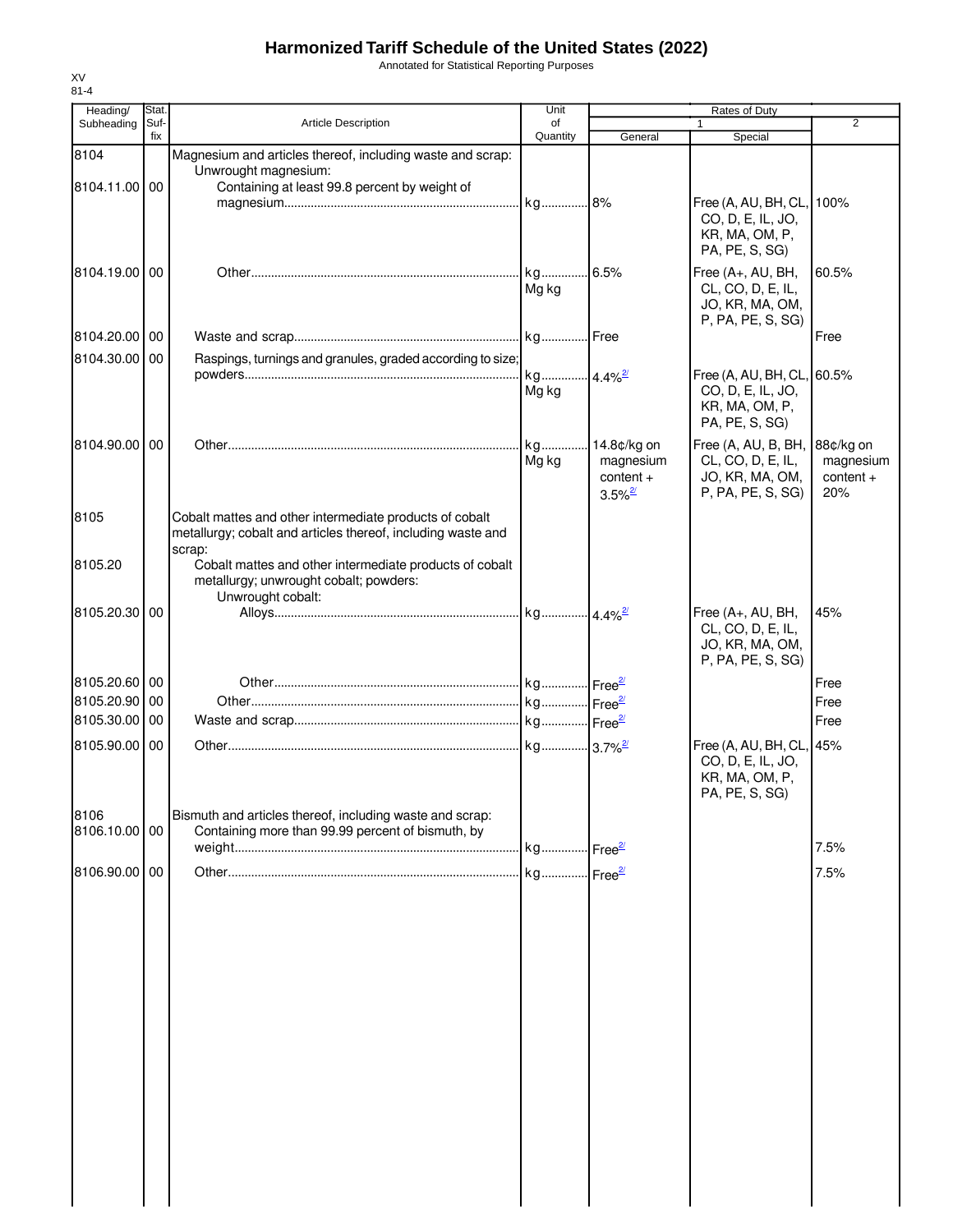Annotated for Statistical Reporting Purposes

| Heading/      | Stat |                                                            | Unit     |                       | Rates of Duty                                                                                 |                |
|---------------|------|------------------------------------------------------------|----------|-----------------------|-----------------------------------------------------------------------------------------------|----------------|
| Subheading    | Suf- | <b>Article Description</b>                                 | of       |                       |                                                                                               | $\overline{2}$ |
| 8108          | fix  | Titanium and articles thereof, including waste and scrap:  | Quantity | General               | Special                                                                                       |                |
| 8108.20.00    |      |                                                            |          | $15\%$ <sup>2/</sup>  | Free (A+, AU, BH,<br>CL, CO, D, E, IL,<br>JO, KR, MA, OM,                                     | 25%            |
|               | 10   |                                                            |          |                       | P, PA, PE, S, SG)                                                                             |                |
|               |      | Other:                                                     |          |                       |                                                                                               |                |
|               | 15   |                                                            |          |                       |                                                                                               |                |
|               | 30   |                                                            |          |                       |                                                                                               |                |
|               | 95   |                                                            |          |                       |                                                                                               |                |
| 8108.30.00    | 00   |                                                            |          | Free <sup>27</sup>    |                                                                                               | Free           |
| 8108.90       |      | Other:                                                     |          |                       |                                                                                               |                |
| 8108.90.30    |      |                                                            |          | $5.5\%$ <sup>2/</sup> | Free (A*, AU, BH,<br>CL, CO, D, E, IL,<br>JO, KR, MA, OM,<br>P, PA, PE, S, SG)                | 45%            |
|               | 30   |                                                            |          |                       |                                                                                               |                |
|               | 60   |                                                            |          |                       |                                                                                               |                |
| 8108.90.60    |      |                                                            |          | $15\%$ <sup>2/</sup>  | Free (A*, AU, BH, C, 45%<br>CL, CO, D, E, IL,<br>JO, KR, MA, OM,<br>$P, PA, PE, S, SG)^{3/2}$ |                |
|               | 20   |                                                            |          |                       |                                                                                               |                |
|               | 31   |                                                            |          |                       |                                                                                               |                |
|               | 45   |                                                            |          |                       |                                                                                               |                |
|               | 60   |                                                            |          |                       |                                                                                               |                |
|               | 75   |                                                            |          |                       |                                                                                               |                |
| 8109          |      | Zirconium and articles thereof, including waste and scrap: |          |                       |                                                                                               |                |
|               |      | Unwrought zirconium; powders:                              |          |                       |                                                                                               |                |
| 8109.21.00    | 00   | Containing less than 1 part hafnium to 500 parts           |          |                       |                                                                                               |                |
|               |      |                                                            | kg       | 4.2%                  | Free (A+, AU, BH,<br>CL, CO, D, E, IL,<br>JO, KR, MA, OM,<br>P, PA, PE, S, SG)                | 25%            |
| 8109.29.00    | 00   |                                                            |          | 4.2%                  | Free (A+, AU, BH,<br>CL, CO, D, E, IL,<br>JO, KR, MA, OM,<br>P, PA, PE, S, SG)                | 25%            |
|               |      | Waste and scrap:                                           |          |                       |                                                                                               |                |
| 8109.31.00 00 |      | Containing less than 1 part hafnium to 500 parts           |          |                       |                                                                                               | Free           |
|               |      |                                                            |          |                       |                                                                                               |                |
| 8109.39.00 00 |      |                                                            |          |                       |                                                                                               | Free           |
| 8109.91.00 00 |      | Other:<br>Containing less than 1 part hafnium to 500 parts |          |                       |                                                                                               |                |
|               |      |                                                            |          |                       | Free (A, AU, BH, CL, 45%<br>CO, D, E, IL, JO,<br>KR, MA, OM, P,<br>PA, PE, S, SG)             |                |
| 8109.99.00    | 00   |                                                            |          |                       | Free (A, AU, BH, CL, 45%<br>CO, D, E, IL, JO,<br>KR, MA, OM, P,<br>PA, PE, S, SG)             |                |
|               |      |                                                            |          |                       |                                                                                               |                |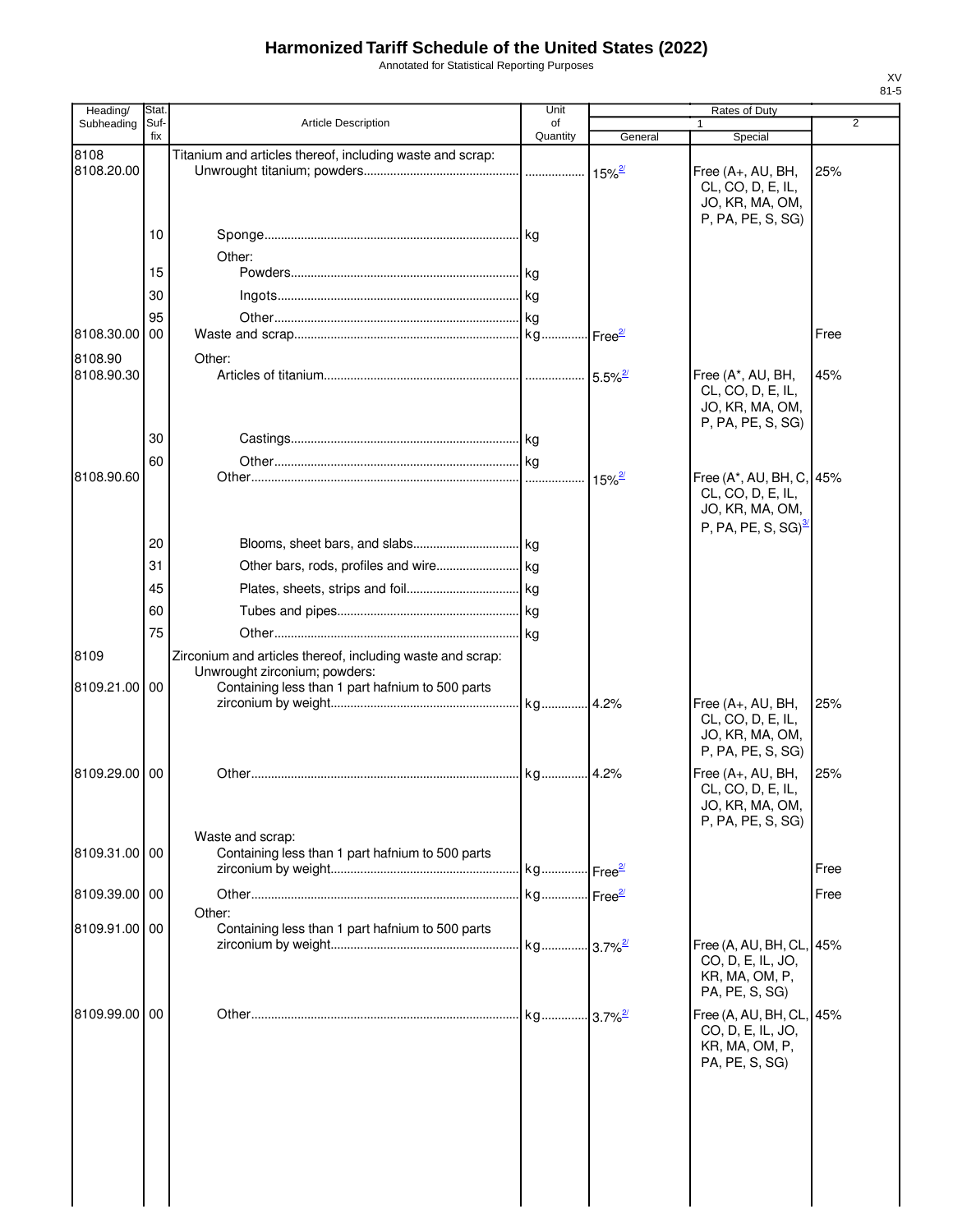Annotated for Statistical Reporting Purposes

| Suf-<br><b>Article Description</b><br>2<br>Subheading<br>of<br>$\mathbf{1}$<br>fix<br>Quantity<br>General<br>Special<br>8110<br>Antimony and articles thereof, including waste and scrap:<br>8110.10.00 00<br>4.4¢/kg<br>kg Free<br>8110.20.00 00<br>4.4¢/kg<br>kg Free<br>4.4¢/kg<br>8110.90.00 00<br>8111.00<br>Manganese and articles thereof, including waste and scrap:<br>kg Free<br>8111.00.30 00<br>Free<br>Other:<br>Unwrought manganese:<br>8111.00.47<br>00<br>Flake containing at least 99.5 percent by weight<br>Free (A+, AU, BH,<br>20%<br>CL, CO, D, E, IL,<br>JO, KR, MA, OM,<br>P, PA, PE, S, SG)<br>8111.00.49<br>Free (A+, AU, BH,<br>14%<br>20%<br>CL, CO, E, IL, JO,<br>KR, MA, OM, P,<br>PA, PE, S, SG)<br>10<br>Powder containing at least 99.5 percent by<br>kg<br>90<br>8111.00.60<br>00<br>Free (A, AU, BH, CL, 45%<br>CO, D, E, IL, JO,<br>KR, MA, OM, P,<br>PA, PE, S, SG)<br>8112<br>Beryllium, chromium, hafnium, rhenium, thallium, cadmium,<br>germanium, vanadium, gallium, indium and niobium<br>(columbium), and articles of these metals, including waste and<br>scrap:<br>Beryllium:<br>8112.12.00 00<br>Free (A, AU, BH, CL, 25%<br>CO, D, E, IL, JO,<br>KR, MA, OM, P,<br>PA, PE, S, SG)<br>8112.13.00 00<br>Free<br>8112.19.00 00<br>45%<br>Free (A*, AU, BH,<br>CL, CO, D, E, IL,<br>JO, KR, MA, OM,<br>P, PA, PE, S, SG)<br>Chromium:<br>Free (A, AU, BH, CL<br>8112.21.00 00<br>kg<br>.3%<br>30%<br>CO, D, E, IL, JO, | Heading/ | Stat. | Unit | Rates of Duty |  |
|-------------------------------------------------------------------------------------------------------------------------------------------------------------------------------------------------------------------------------------------------------------------------------------------------------------------------------------------------------------------------------------------------------------------------------------------------------------------------------------------------------------------------------------------------------------------------------------------------------------------------------------------------------------------------------------------------------------------------------------------------------------------------------------------------------------------------------------------------------------------------------------------------------------------------------------------------------------------------------------------------------------------------------------------------------------------------------------------------------------------------------------------------------------------------------------------------------------------------------------------------------------------------------------------------------------------------------------------------------------------------------------------------------------------------------------------------------------------|----------|-------|------|---------------|--|
|                                                                                                                                                                                                                                                                                                                                                                                                                                                                                                                                                                                                                                                                                                                                                                                                                                                                                                                                                                                                                                                                                                                                                                                                                                                                                                                                                                                                                                                                   |          |       |      |               |  |
|                                                                                                                                                                                                                                                                                                                                                                                                                                                                                                                                                                                                                                                                                                                                                                                                                                                                                                                                                                                                                                                                                                                                                                                                                                                                                                                                                                                                                                                                   |          |       |      |               |  |
|                                                                                                                                                                                                                                                                                                                                                                                                                                                                                                                                                                                                                                                                                                                                                                                                                                                                                                                                                                                                                                                                                                                                                                                                                                                                                                                                                                                                                                                                   |          |       |      |               |  |
|                                                                                                                                                                                                                                                                                                                                                                                                                                                                                                                                                                                                                                                                                                                                                                                                                                                                                                                                                                                                                                                                                                                                                                                                                                                                                                                                                                                                                                                                   |          |       |      |               |  |
|                                                                                                                                                                                                                                                                                                                                                                                                                                                                                                                                                                                                                                                                                                                                                                                                                                                                                                                                                                                                                                                                                                                                                                                                                                                                                                                                                                                                                                                                   |          |       |      |               |  |
|                                                                                                                                                                                                                                                                                                                                                                                                                                                                                                                                                                                                                                                                                                                                                                                                                                                                                                                                                                                                                                                                                                                                                                                                                                                                                                                                                                                                                                                                   |          |       |      |               |  |
|                                                                                                                                                                                                                                                                                                                                                                                                                                                                                                                                                                                                                                                                                                                                                                                                                                                                                                                                                                                                                                                                                                                                                                                                                                                                                                                                                                                                                                                                   |          |       |      |               |  |
|                                                                                                                                                                                                                                                                                                                                                                                                                                                                                                                                                                                                                                                                                                                                                                                                                                                                                                                                                                                                                                                                                                                                                                                                                                                                                                                                                                                                                                                                   |          |       |      |               |  |
|                                                                                                                                                                                                                                                                                                                                                                                                                                                                                                                                                                                                                                                                                                                                                                                                                                                                                                                                                                                                                                                                                                                                                                                                                                                                                                                                                                                                                                                                   |          |       |      |               |  |
|                                                                                                                                                                                                                                                                                                                                                                                                                                                                                                                                                                                                                                                                                                                                                                                                                                                                                                                                                                                                                                                                                                                                                                                                                                                                                                                                                                                                                                                                   |          |       |      |               |  |
|                                                                                                                                                                                                                                                                                                                                                                                                                                                                                                                                                                                                                                                                                                                                                                                                                                                                                                                                                                                                                                                                                                                                                                                                                                                                                                                                                                                                                                                                   |          |       |      |               |  |
|                                                                                                                                                                                                                                                                                                                                                                                                                                                                                                                                                                                                                                                                                                                                                                                                                                                                                                                                                                                                                                                                                                                                                                                                                                                                                                                                                                                                                                                                   |          |       |      |               |  |
|                                                                                                                                                                                                                                                                                                                                                                                                                                                                                                                                                                                                                                                                                                                                                                                                                                                                                                                                                                                                                                                                                                                                                                                                                                                                                                                                                                                                                                                                   |          |       |      |               |  |
|                                                                                                                                                                                                                                                                                                                                                                                                                                                                                                                                                                                                                                                                                                                                                                                                                                                                                                                                                                                                                                                                                                                                                                                                                                                                                                                                                                                                                                                                   |          |       |      |               |  |
|                                                                                                                                                                                                                                                                                                                                                                                                                                                                                                                                                                                                                                                                                                                                                                                                                                                                                                                                                                                                                                                                                                                                                                                                                                                                                                                                                                                                                                                                   |          |       |      |               |  |
|                                                                                                                                                                                                                                                                                                                                                                                                                                                                                                                                                                                                                                                                                                                                                                                                                                                                                                                                                                                                                                                                                                                                                                                                                                                                                                                                                                                                                                                                   |          |       |      |               |  |
|                                                                                                                                                                                                                                                                                                                                                                                                                                                                                                                                                                                                                                                                                                                                                                                                                                                                                                                                                                                                                                                                                                                                                                                                                                                                                                                                                                                                                                                                   |          |       |      |               |  |
|                                                                                                                                                                                                                                                                                                                                                                                                                                                                                                                                                                                                                                                                                                                                                                                                                                                                                                                                                                                                                                                                                                                                                                                                                                                                                                                                                                                                                                                                   |          |       |      |               |  |
|                                                                                                                                                                                                                                                                                                                                                                                                                                                                                                                                                                                                                                                                                                                                                                                                                                                                                                                                                                                                                                                                                                                                                                                                                                                                                                                                                                                                                                                                   |          |       |      |               |  |
|                                                                                                                                                                                                                                                                                                                                                                                                                                                                                                                                                                                                                                                                                                                                                                                                                                                                                                                                                                                                                                                                                                                                                                                                                                                                                                                                                                                                                                                                   |          |       |      |               |  |
| KR, MA, OM, P,<br>PA, PE, S, SG)                                                                                                                                                                                                                                                                                                                                                                                                                                                                                                                                                                                                                                                                                                                                                                                                                                                                                                                                                                                                                                                                                                                                                                                                                                                                                                                                                                                                                                  |          |       |      |               |  |
| Free<br>8112.22.00 00<br>kg<br>Free                                                                                                                                                                                                                                                                                                                                                                                                                                                                                                                                                                                                                                                                                                                                                                                                                                                                                                                                                                                                                                                                                                                                                                                                                                                                                                                                                                                                                               |          |       |      |               |  |
| kg 3% <sup>2/</sup><br>8112.29.00 00<br>Free (A, AU, BH, CL<br>30%<br>CO, D, E, IL, JO,<br>KR, MA, OM, P,<br>PA, PE, S, SG)                                                                                                                                                                                                                                                                                                                                                                                                                                                                                                                                                                                                                                                                                                                                                                                                                                                                                                                                                                                                                                                                                                                                                                                                                                                                                                                                       |          |       |      |               |  |
|                                                                                                                                                                                                                                                                                                                                                                                                                                                                                                                                                                                                                                                                                                                                                                                                                                                                                                                                                                                                                                                                                                                                                                                                                                                                                                                                                                                                                                                                   |          |       |      |               |  |
|                                                                                                                                                                                                                                                                                                                                                                                                                                                                                                                                                                                                                                                                                                                                                                                                                                                                                                                                                                                                                                                                                                                                                                                                                                                                                                                                                                                                                                                                   |          |       |      |               |  |
|                                                                                                                                                                                                                                                                                                                                                                                                                                                                                                                                                                                                                                                                                                                                                                                                                                                                                                                                                                                                                                                                                                                                                                                                                                                                                                                                                                                                                                                                   |          |       |      |               |  |
|                                                                                                                                                                                                                                                                                                                                                                                                                                                                                                                                                                                                                                                                                                                                                                                                                                                                                                                                                                                                                                                                                                                                                                                                                                                                                                                                                                                                                                                                   |          |       |      |               |  |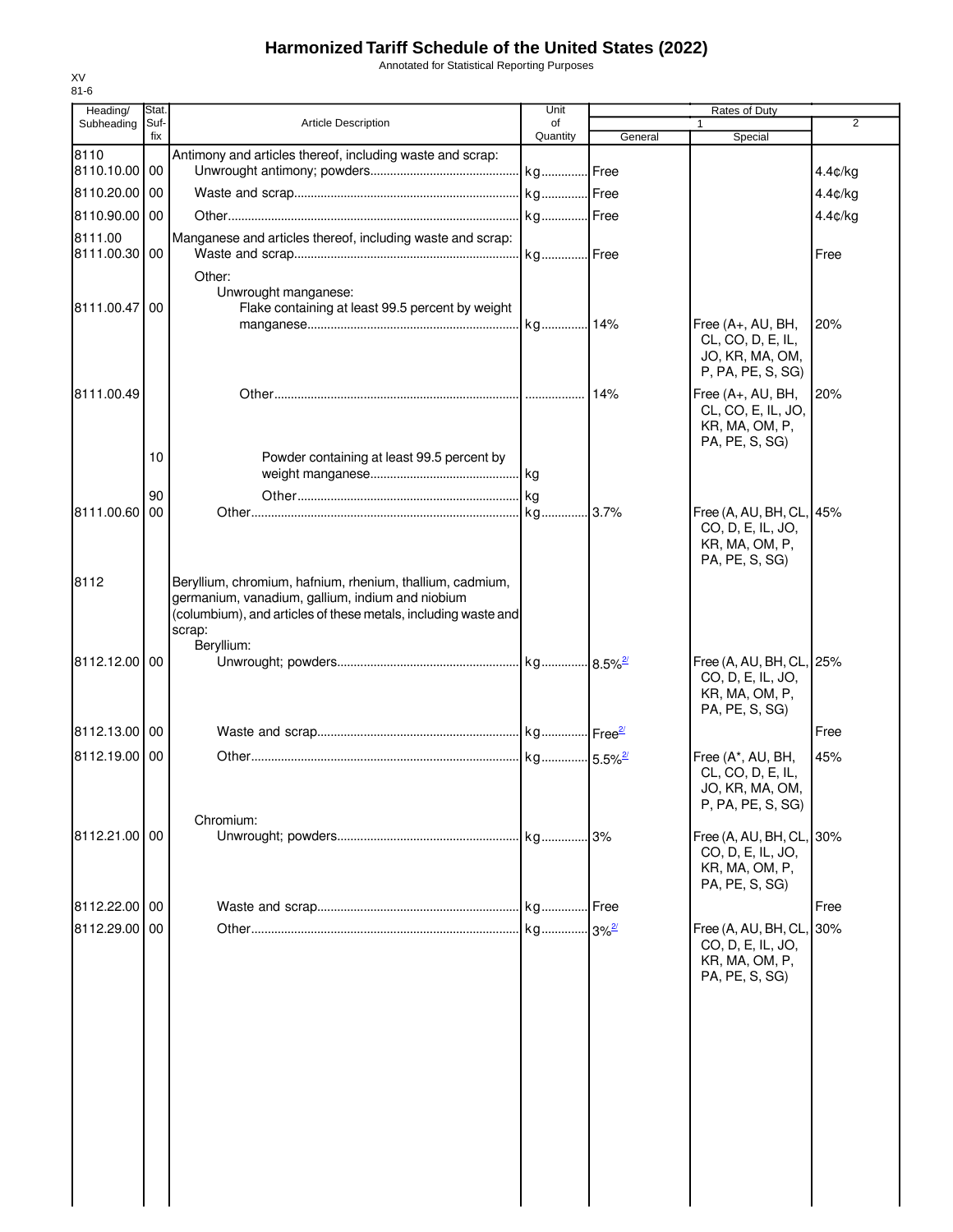Annotated for Statistical Reporting Purposes

| Heading/                 | Stat.       |                                                                                                                                                                                                              | Unit           |         | Rates of Duty                                                                     |                |
|--------------------------|-------------|--------------------------------------------------------------------------------------------------------------------------------------------------------------------------------------------------------------|----------------|---------|-----------------------------------------------------------------------------------|----------------|
| Subheading               | Suf-<br>fix | Article Description                                                                                                                                                                                          | of<br>Quantity | General | Special                                                                           | $\overline{2}$ |
| 8112 (con.)              |             | Beryllium, chromium, hafnium, rhenium, thallium, cadmium,<br>germanium, vanadium, gallium, indium and niobium<br>(columbium), and articles of these metals, including waste and<br>scrap: (con.)<br>Hafnium: |                |         |                                                                                   |                |
| 8112.31.00 00            |             |                                                                                                                                                                                                              |                |         |                                                                                   | 25%            |
| 8112.39.00 00            |             | Rhenium:                                                                                                                                                                                                     |                |         | Free (A, AU, BH, CL, 45%<br>CO, D, E, IL, JO,<br>KR, MA, OM, P,<br>PA, PE, S, SG) |                |
| 8112.41<br>8112.41.10 00 |             | Unwrought; waste and scrap; powders:                                                                                                                                                                         |                |         |                                                                                   | Free           |
| 8112.41.50 00            |             |                                                                                                                                                                                                              |                |         | Free (A, AU, BH, CL, 25%<br>CO, D, E, IL, JO,<br>KR, MA, OM, P,<br>PA, PE, S, SG) |                |
| 8112.49.00 00            |             |                                                                                                                                                                                                              |                |         | Free (A, AU, BH, CL, 45%<br>CO, D, E, IL, JO,<br>KR, MA, OM, P,<br>PA, PE, S, SG) |                |
| 8112.51.00 00            |             | Thallium:                                                                                                                                                                                                    |                |         | Free (A+, AU, BH,<br>CL, CO, D, E, IL,<br>JO, KR, MA, OM,<br>P, PA, PE, S, SG)    | 25%            |
| 8112.52.00 00            |             |                                                                                                                                                                                                              |                |         |                                                                                   | Free           |
| 8112.59.00 00            |             |                                                                                                                                                                                                              |                |         | Free (A, AU, BH, CL, 25%<br>CO, D, E, IL, JO,<br>KR, MA, OM, P,<br>PA, PE, S, SG) |                |
| 8112.61.00 00            |             | Cadmium:                                                                                                                                                                                                     |                |         |                                                                                   | 33¢/kg         |
| 8112.69<br>8112.69.10 00 |             | Other:                                                                                                                                                                                                       |                |         |                                                                                   | 33¢/kg         |
| 8112.69.90 00            |             |                                                                                                                                                                                                              |                |         | Free (A, AU, BH, CL, 45%<br>CO, D, E, IL, JO,<br>KR, MA, OM, P,<br>PA, PE, S, SG) |                |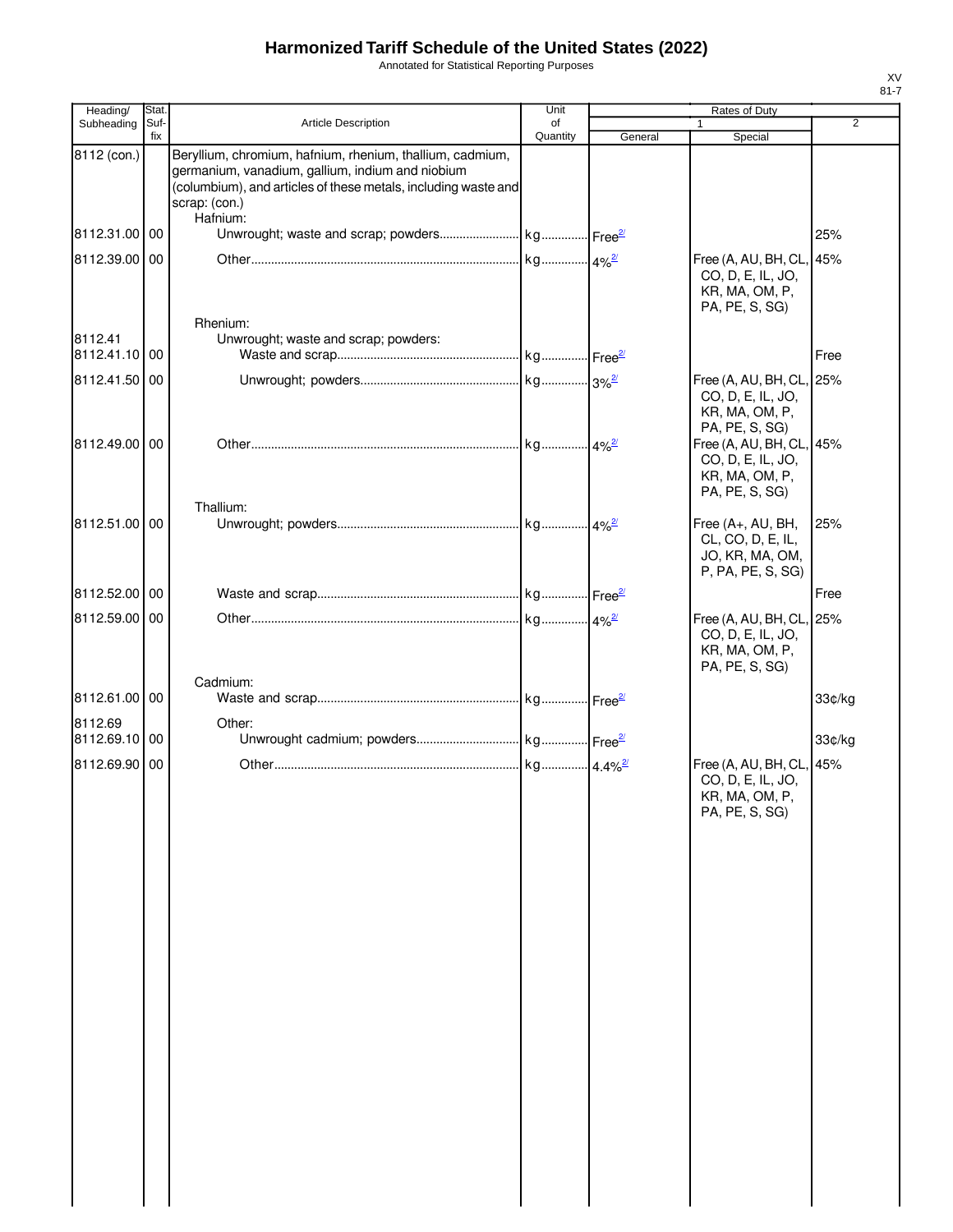Annotated for Statistical Reporting Purposes

| Heading/                 | Stat.       |                                                                                                                                                                                                            | Unit                  |                         | Rates of Duty                                                                     |                |
|--------------------------|-------------|------------------------------------------------------------------------------------------------------------------------------------------------------------------------------------------------------------|-----------------------|-------------------------|-----------------------------------------------------------------------------------|----------------|
| Subheading               | Suf-<br>fix | <b>Article Description</b>                                                                                                                                                                                 | of<br>Quantity        | General                 | Special                                                                           | $\overline{2}$ |
| 8112 (con.)              |             | Beryllium, chromium, hafnium, rhenium, thallium, cadmium,<br>germanium, vanadium, gallium, indium and niobium<br>(columbium), and articles of these metals, including waste and<br>scrap: (con.)<br>Other: |                       |                         |                                                                                   |                |
| 8112.92<br>8112.92.07 00 |             | Unwrought; waste and scrap; powders:                                                                                                                                                                       |                       |                         |                                                                                   | Free           |
| 8112.92.10 00            |             | Other:                                                                                                                                                                                                     |                       |                         | Free (A, AU, BH, CL, 25%<br>CO, D, E, IL, JO,<br>KR, MA, OM, P,<br>PA, PE, S, SG) |                |
| 8112.92.30 00            |             |                                                                                                                                                                                                            |                       |                         |                                                                                   | 25%            |
| 8112.92.40 00            |             |                                                                                                                                                                                                            |                       |                         | Free (A+, AU, BH,<br>CL, CO, D, E, IL,<br>JO, KR, MA, OM,<br>P, PA, PE, S, SG)    | 25%            |
| 8112.92.60 00            |             | Germanium:                                                                                                                                                                                                 |                       |                         | Free (A, AU, BH, CL, 25%<br>CO, D, E, IL, JO,<br>KR, MA, OM, P,<br>PA, PE, S, SG) |                |
| 8112.92.65 00            |             |                                                                                                                                                                                                            | kg 4.4% <sup>2/</sup> |                         | Free (A, AU, BH, CL, 45%<br>CO, D, E, IL, JO,<br>KR, MA, OM, P,<br>PA, PE, S, SG) |                |
| 8112.92.70 00            |             |                                                                                                                                                                                                            | kg<br>V kg            | $12\%$ <sup>2/</sup>    | Free (A+, AU, BH,<br>CL, CO, D, E, IL,<br>JO, KR, MA, OM,<br>P, PA, PE, S, SG)    | 25%            |
| 8112.99<br>8112.99.10 00 |             | Other:                                                                                                                                                                                                     |                       |                         | Free (A, AU, BH, CL, 45%<br>CO, D, E, IL, JO,<br>KR, MA, OM, P,<br>PA, PE, S, SG) |                |
| 8112.99.20 00            |             |                                                                                                                                                                                                            | kg<br>V kg            | $12\%^{2}$              | Free (A+, AU, BH,<br>CL, CO, D, E, IL,<br>JO, KR, MA, OM,<br>P, PA, PE, S, SG)    | 25%            |
| 8112.99.91 00            |             |                                                                                                                                                                                                            | . kg 4% <sup>2/</sup> |                         | Free (A, AU, BH, CL, 45%<br>CO, D, E, IL, JO,<br>KR, MA, OM, P,<br>PA, PE, S, SG) |                |
|                          |             | 8113.00.00   00   Cermets and articles thereof, including waste and scrap kg                                                                                                                               |                       | $.13.7\%$ <sup>2/</sup> | Free (A, AU, BH, CL, 45%<br>CO, D, E, IL, JO,<br>KR, MA, OM, P,<br>PA, PE, S, SG) |                |
|                          |             |                                                                                                                                                                                                            |                       |                         |                                                                                   |                |